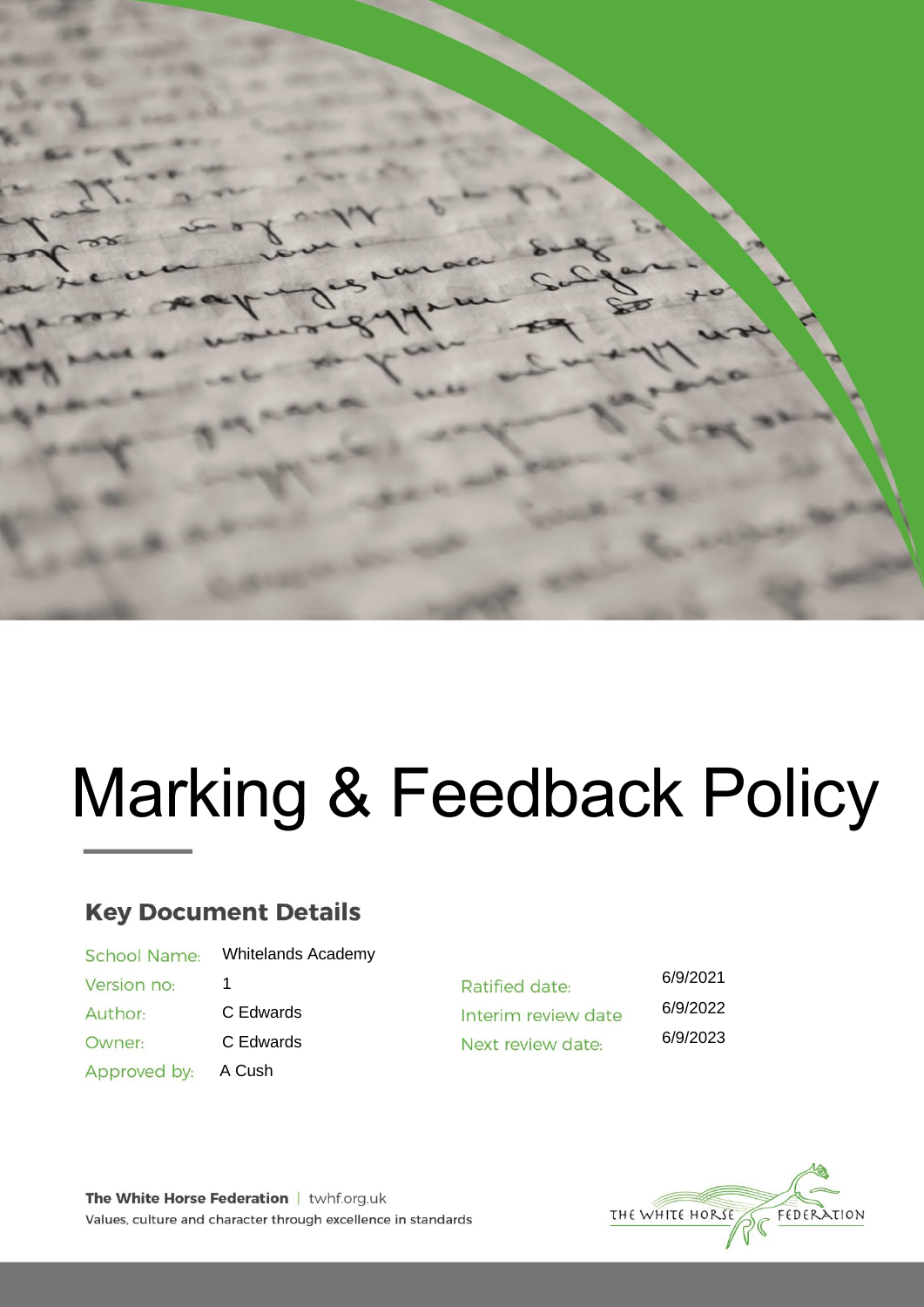# **Statement of intent**

Feedback is information provided to the student, allowing them to understand how they can move their learning forward to result in rapid progress. Through research based on TeacherToolkit, Sec-ed and the EEF we do not promote written feedback in books however this is often used in some subject areas. We rely on Live Feedback to support students actively during tasks and the lesson itself.

The scheduled review date September 2023

# **How will students receive feedback?**

Students will receive regular feedback through a number of different methods:

#### **Assessment feedback**

Students will sit three assessments annually according to the assessment calendar. Feedback will be given as a percentage and a comparison (Above/In line/Below) to similar ability students. All students will then complete an assessment review and then get time in lessons to develop their misunderstandings.

These assessments will then be reported through Individual School Monitoring reports that will get sent home termly. Included in this will also be an effort grade.

# **Whole class feedback**

Following each task, teachers will discuss the answers. Students are to reflect on their own answers and improve learning using a green pen.

Teachers may use the following teaching methods to understand where students within the class are making learning errors and correct them in front of the whole class so that students have a clear understanding of why it is an error and how it can be improved.

- 1) Tracking not watching teachers circulate looking for errors or mis-conceptions to be challenged and corrected.
- 2) Show call teachers show student's work under the visualiser to model to the class what makes a brilliant answer and how to improve answers.
- 3) Cold call teachers ask students to answer questions

#### **Individual verbal feedback**

During 'Tracking not watching' teachers will speak to individual students about their work and their learning.

#### **Peer feedback**

There may be tasks where students assess their partners work and provide feedback with guidance from their teacher.

#### **Quiz feedback**

Students will receive immediate understanding from recall quizzes at the beginning of lessons and home learning on which questions they could correctly answer and which they could not.

#### **Personalised Learning Checklists following summative assessments**

Students will receive a checklist following each summative assessment which guides students to understand which knowledge they could recall and apply correctly and which knowledge they need to improve in.

#### **How do we expect students to use their feedback?**